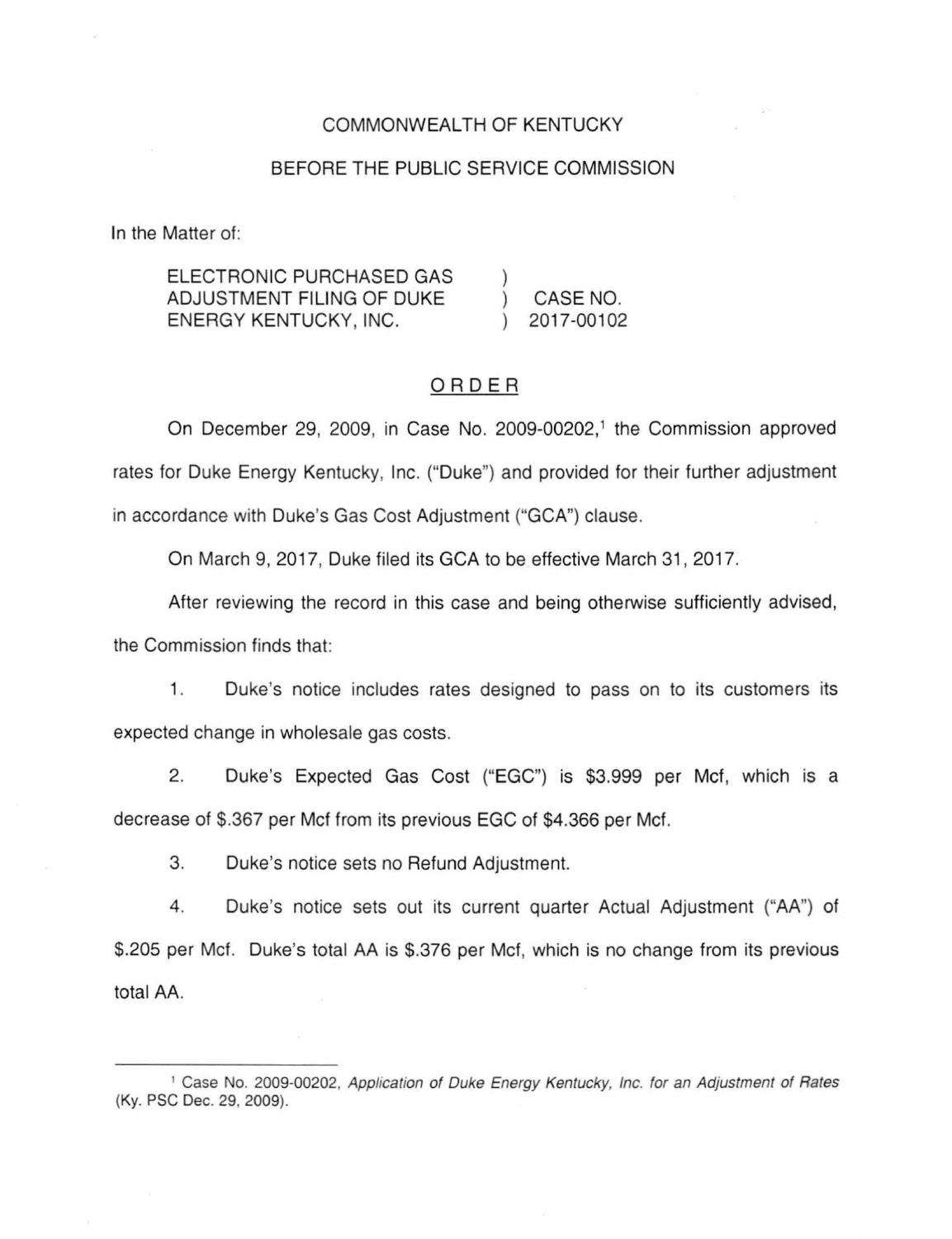5. Duke's notice sets out its current quarter Balance Adjustment ("BA"} of \$.019 per Met. Duke's total BA is (\$.029) per Met, which is no change from its previous total BA.

6. Duke's GCA is \$4.346 per Met, which is a decrease of \$.367 per Met from its previous GCA of \$4.713 per Met.

7. The rates as proposed by Duke and set forth in the Appendix to this Order are fair, just, and reasonable and should be approved for final meter readings by Duke on and after March 31,2017.

IT IS THEREFORE ORDERED that:

1. The rates proposed by Duke and set forth in the Appendix to this Order are approved for final meter readings on and after March 31 , 2017.

2. Within 20 days of the date of this Order, Duke shall file with this Commission, using the Commission's electronic Tariff Filing System, revised tariff sheets setting out the rates approved herein and reflecting that they were approved pursuant to this Order.

By the Commission



ATTEST: Mathems

**Executive Director**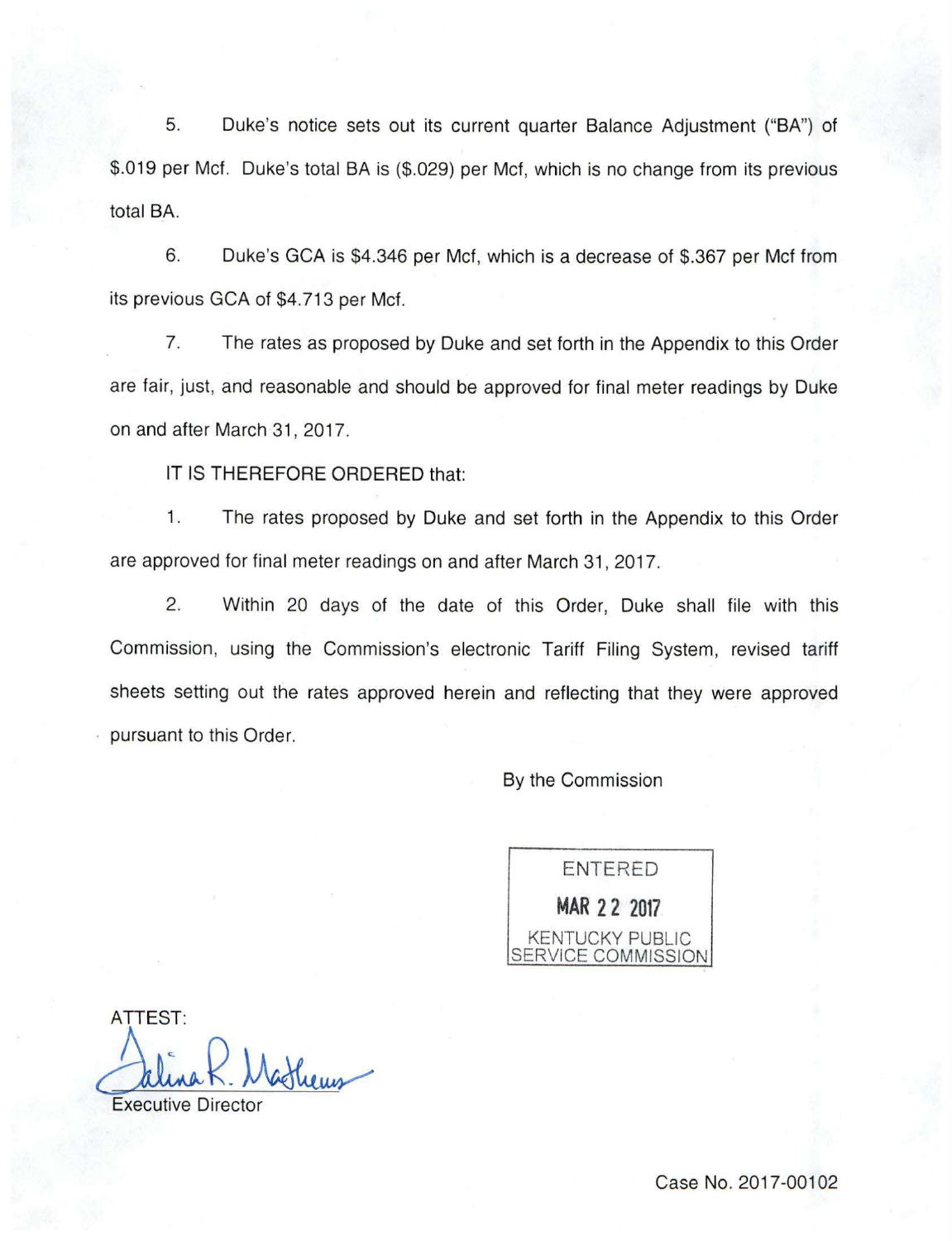### APPENDIX

# APPENDIX TO AN ORDER OF THE KENTUCKY PUBLIC SERVICE COMMISSION IN CASE NO. 2017-00102 DATED **MAR 2 2 Z017**

The following rates and charges are prescribed for the customers in the area served by Duke Energy Kentucky, Inc. All other rates and charges not specifically mentioned herein shall remain the same as those in effect under authority of the Commission prior to the effective date of this Order.

## GAS SERVICE RATES

# **RATE RS** RESIDENTIAL SERVICE

|                                          | <b>Base</b><br>Rate               |      | Gas Cost<br>Adjustment        | Total<br>Rate |
|------------------------------------------|-----------------------------------|------|-------------------------------|---------------|
| Commodity Charge for<br>All Ccf Consumed | \$.37213                          | plus | \$.4346                       | \$.80673      |
|                                          | RATE GS<br><b>GENERAL SERVICE</b> |      |                               |               |
|                                          | Base<br>Rate                      |      | <b>Gas Cost</b><br>Adjustment | Total<br>Rate |
| Commodity Charge for<br>All Ccf Consumed | \$.20530                          | plus | \$.4346                       | \$.6399       |